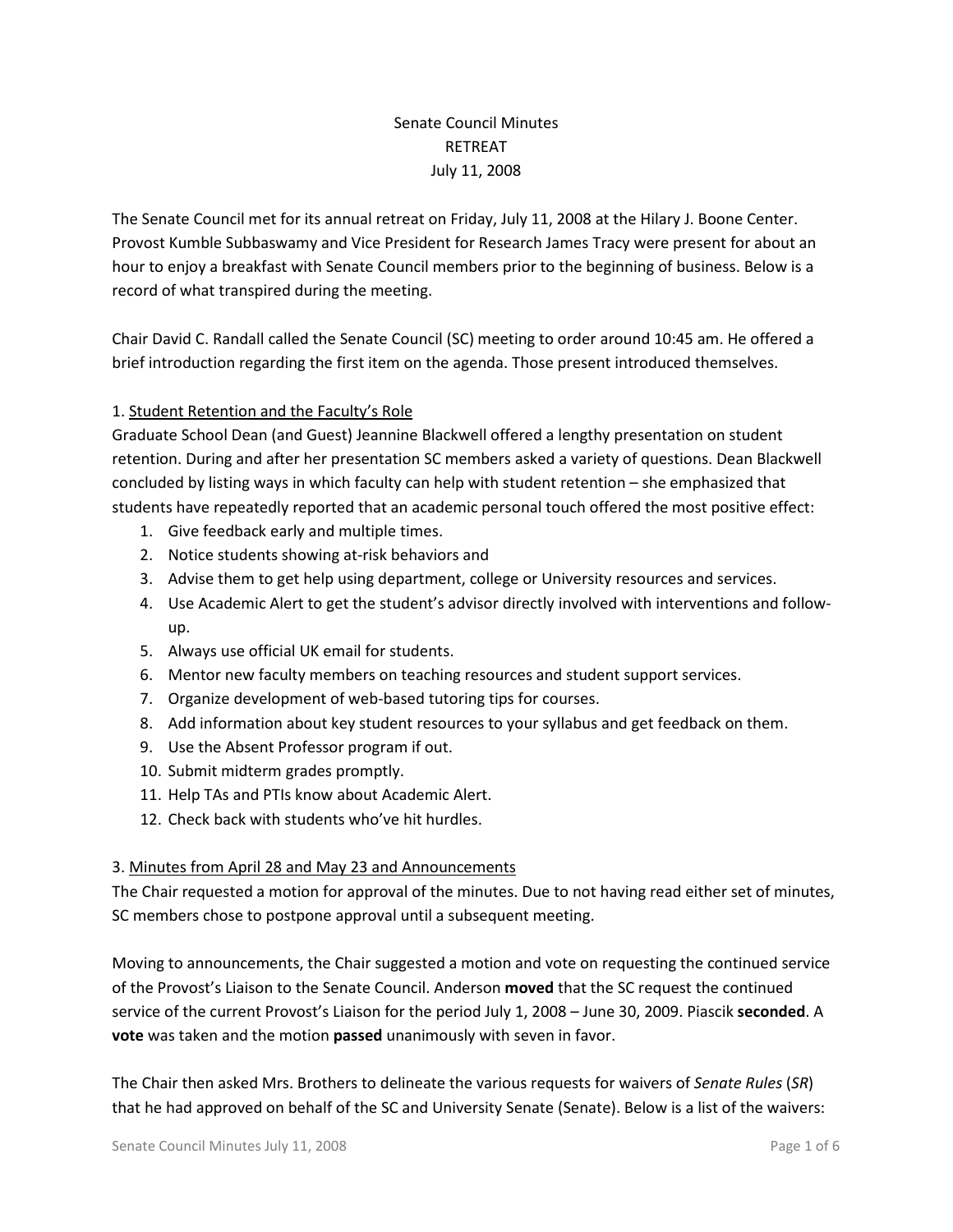- o *SR 5.2.4.8.1.A* to allow common hour exams for BIO 153
- o Nursing early provisional admissions one-year pilot
- $\circ$  Repeat option Project Graduate (allow returning student to use repeat option and graduate)
- o Change to Dentistry calendar
- o August degree candidates
- $\circ$  Provisional approval (fall 2008) for College of Business and Economics undergraduate admissions policies (two items from list of requests): accept credit for UK 101 and change ENG 203 from a pre-major requirement to a graduation requirement. The entire proposal will be reviewed by the Senate's Admissions and Academic Standards Committee and taken to live meetings during the 2008/2009 academic year for final action/approval.
- $\circ$  Instructor Feedback From requirement waived due to extreme hardship on student and administrative delay in dean's office
- o Project Graduate student's request to use repeat option (1989 & 1991) while not enrolled
- o Distance Learning course approvals: AED/FCS 535; COM 287 (for study abroad); ENG 330 (for study abroad); EPE 620; EPE 670; GEO 330; HDI 600; HDI 602; HDI 603; HDI 604; HMT 120; MAT 600; and PLS 395

The Chair then turned discussion toward the first SC meeting of the fall semester. SC members decided the first meeting will be held on August 18. There was also discussion regarding various committee nominees requested by the Provost and President.

Those present broke for lunch with Vice President for Institutional Diversity Judy Jackson and General Education Reform Steering Committee Convener Susan Carvalho, around 12:15. Subsequent to lunch and the departure of Jackson, the meeting reconvened around 2:15.

Those present introduced themselves, including General Education Reform Steering Committee Convener Susan Carvalho.

### 6. Update on General Education Reform

Guest Carvalho stated that her primary focus for the day was working with SC members to determine a tentative timeline for timely and extensive consultations with faculty and the Senate. She said that the four learning outcomes sent out in May needed approval by the Senate prior to any additional action. There was a plan to solicit extensive faculty input in the fall. Because faculty had expressed reservations about the usefulness of forums for gathering input, the General Education Reform Steering Committee (GERSC) was planning on sending different groups of GERSC members to colleges and departments to hear comments and concerns. Such interactions could occur during regular or specially-called unit meetings. Depending on the size and/or diversity of a college, one college-level meeting could suffice or it might be more effective to hold a series of meetings on topics such as sciences, foreign languages, etc. Carvalho made it clear that any and all faculty members will be welcome to attend any informationgathering general education (gen ed) meeting. She noted that there must also be discussions with the deans' council and, of course, the Senate. She asked for input as to the appropriate time for Senate input.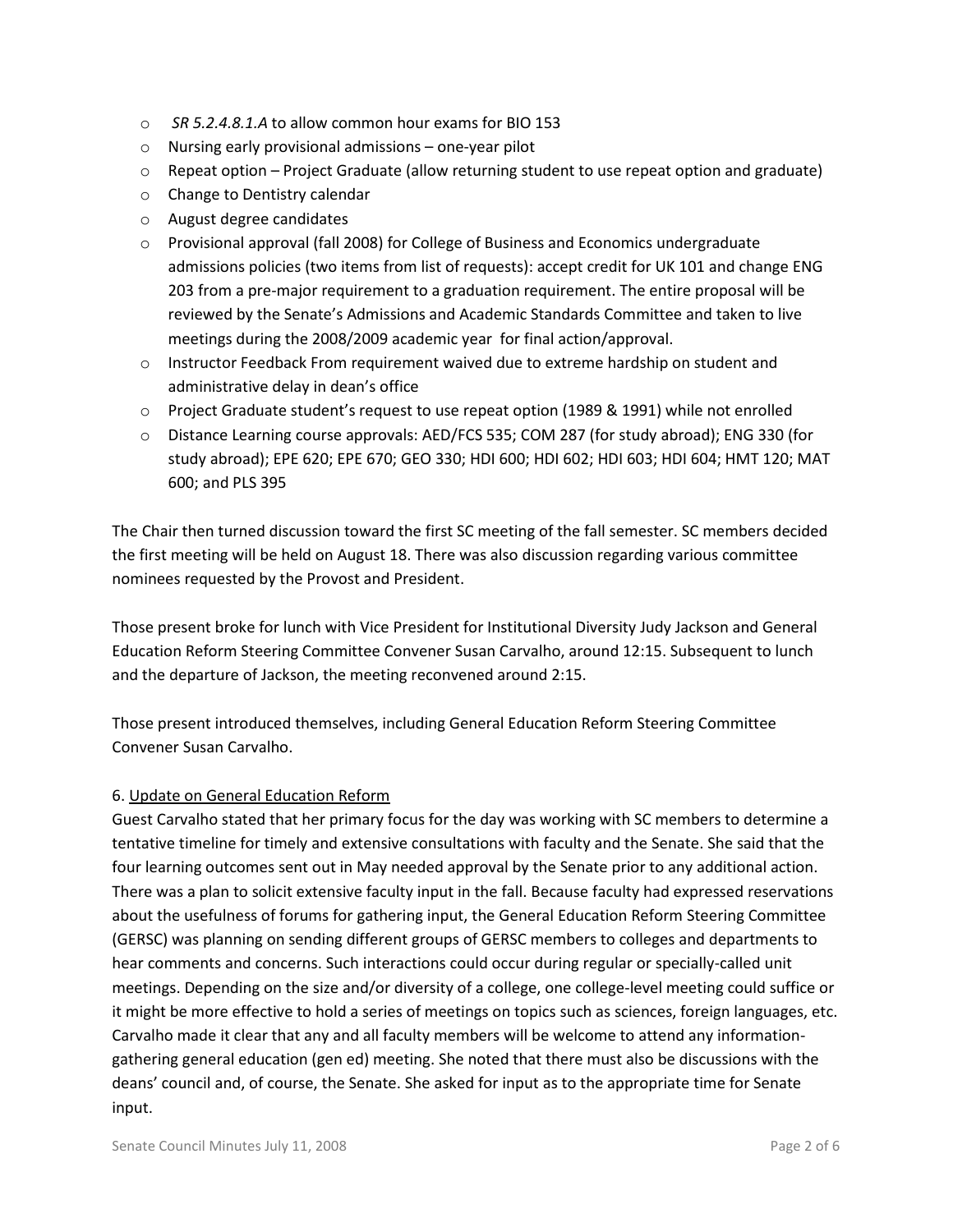The Chair opined that it would be most effective to consider Senate input before, during and after the college/departmental and deans' council meetings. Carvalho then suggested that there be time on the Senate's September agenda for an overview of activities and plans thus far, even though there will not be a curriculum to propose. She noted that there would be several different models available to illustrate multiple ways of satisfying each core learning outcome. An important aspect of a new gen ed program will be utilizing colleges who previously had little experience in offering USP (University Studies Program) courses. For example, the College of Nursing could offer a course on minority cultures and their effect on nursing care.

The Chair suggested that Carvalho attend the SC meeting on August 25 to help determine what should be included on the Senate's September agenda. SC members agreed with the idea of sending GERSC members out to colleges/departments, and also stated their desire for an open discussion in the Senate.

In response to Aken, Carvalho stated that all aspects of the day's discussion could be shared with other faculty members. Piascik asked about the GERSC's time frame. Carvalho replied that there was a desire to have the learning outcomes ratified by the Senate by the end of September, with a draft curriculum available for debate no later than January 2009.

Carvalho also emphasized that design parameters for every gen ed course would need to be developed prior to the development of a curriculum. For example, with respect to "demonstrate an understanding of an ability to employ the processes of intellectual inquiry," a decision would need to be made regarding what types of arts and humanities courses would satisfy the requirement. Carvalho added that a department could: suggest an existing course that seemed to fit the design parameters; modify an existing course that did not quite fit the parameters; or create a new course altogether. A course would not, however, be approved forever and always as a part of the gen ed program – it would have to be reviewed at least yearly to ensure adherence to as-yet-unapproved parameters.

Aken wondered who would be responsible for reviewing courses for possible inclusion in the new gen ed program. Carvalho said that particular question had not yet been answered, but that it should be done while the process of creating a curriculum was taking place. It would be important for the process to be transparent and workable. Another decision yet to be made relates to who would ultimately be responsible for the vetting of courses, perhaps the Associate Provost for Undergraduate Education.

Carvalho said that one suggestion was to have one review committee look at courses for each learning outcome, with committee members being from broad intercollegiate and diverse groups. The vetting process would have to be timely and easy enough to encourage participation. Carvalho explained that currently, if a faculty member wanted to design a course to meet USP requirements, the standard practice was to just look at the final course design and determine if the course met USP requirements - Carvalho said it was imperative that there be some type of guidelines faculty can follow to design or redesign a gen ed course.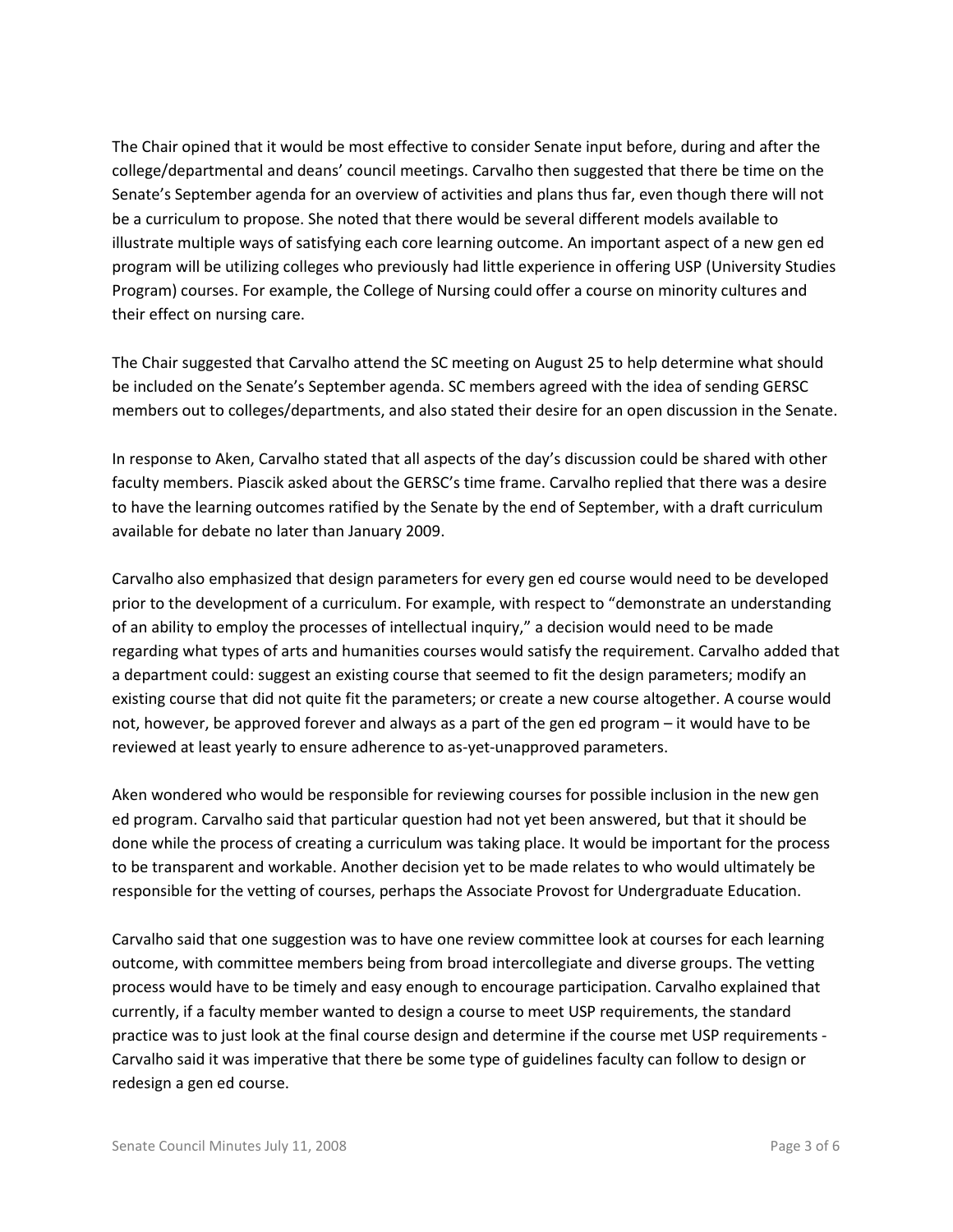The Chair opined that showing a draft final curriculum early in the fall would not be productive and Aken agreed. Carvalho suggested an announcement prior to the Senate's September discussion alerting senators to the fact that vetting of courses would be discussed during a subsequent meeting, perhaps the November Senate meeting, but that the current discussion (in September) would be confined to comments on learning outcomes and curricular models.

Carvalho said that if all went according plan with regard to the current timeline, there would be official Senate approval of learning outcomes and a possible curriculum approved by early in the spring 2009 semester. This would allow faculty to begin work on specific courses to be approved during the 2009/2010 year. That would effectively translate into a new curriculum being in place for fall 2010. If any part of the timeline were changed, it would mean that the effective date would have to be pushed back another academic year.

Aken asked about the models to illustrate satisfaction of learning outcomes. Carvalho replied that senators not only will be able to see a few different models for each learning outcome, but will also be able to propose new models. She said that faculty would have an opportunity to see various models online prior to the Senate meeting.

The Chair noted that the Kentucky Kernel could be very helpful in helping to get the word out to students about gen ed reform. Carvalho said that the lack of students on the GERSC was not by design, but due to the fact that meetings were occurring over the summer. Anderson and other SC members supported the idea of including at least one student. Carvalho said it would be very beneficial to talk to undergraduates who were enrolled under the current USP – such students could offer quite a bit of information on a student's perspective in the gaps in USP, what should have been there but was not, what should be kept, etc.

The Chair thanked Carvalho for attending and said that she would be invited to both the August 18 and August 25 SC meetings to discuss how the September Senate discussion should be arranged.

### 7. www.turnitin.com

The Chair drew SC members' attention to a request from Academic Ombud Joel Lee regarding plagiarism and his assertion that Turnitin software would be a valuable asset for faculty. Those present engaged in a lively discussion regarding plagiarism and the Ombud's request that the Senate officially request a one-semester trial of the plagiarism prevention software, Turnitin.

After discussion, the Chair stated that based on the agreement among those present regarding the usefulness of a trial use of Turnitin, he would query the entire SC via the listserv and follow up with the Ombud. If there were no strong objections, the Chair said he would approve and request a pilot period.

Piascik expressed some concern about a tangential issue, that of the annual process of identifying an academic ombud. She said that her recent experience on ombud search committees was that the search committee was put together so late that deliberations were routinely rushed. She said that very good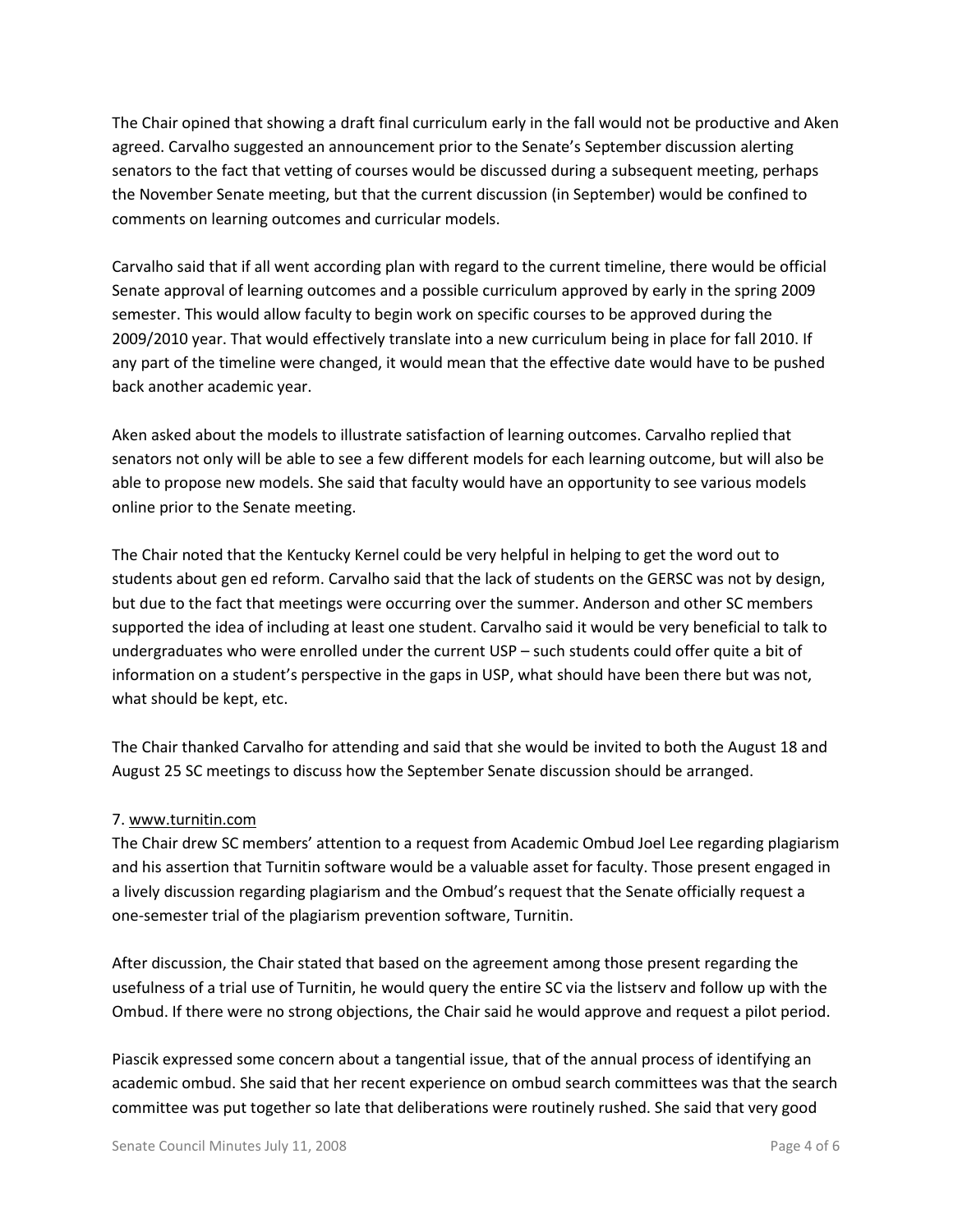ombuds have been identified in the past despite the hurry, but she was still concerned about the speed at which an ombud search committee was expected to move. For example, interviews were taking place in June for a position that began July 1. In addition, by the time the call for the half-time ombud's position is announced, it can create a problem for faculty who wish to be considered – an interested faculty member is put in the position of asking his/her chair about serving in a half-time position when the coming academic year's college schedule has already been determined.

#### 8. Closing Remarks by Chair Randall

The Chair took a few moments to outline his plans for the coming academic year. He started with drawing SC members' attention to the organization of Southeastern Conference (SEC) faculty senate chairs – he said he attended an early-summer meeting of that group. The Chair thought it appropriate to harvest a little academia from the sports mania and engage in cross-talk with other faculty in the SEC. The third meeting of the group will be in the fall in Alabama , which he planned to attend if his schedule permitted. He added that President Todd would be rotating in as chair of the group of SEC presidents; as a result, Provost Subbaswamy would be chair of the academic portion of the group's meeting. The Chair said he would like to carry an invitation for the group of SEC faculty senate chairs to meet at UK for their meeting in fall 2009. He said he would need the SC's approval for such an offer.

The Chair then turned to the issue of meeting minutes. He shared his intent to request that the minutes documenting the proceedings of SC and Senate meetings be shortened to include less discussion. He said it would be appropriate to request that a certain issue or statement be "included in the minutes" to ensure that specific concerns and comments would be entered into the minutes. Any SC member strenuously objecting should communicate such concerns to him for consideration.

Another comment pertained to officer terms and offices. The Chair offered a tentative suggestion that it might be beneficial for the chair as well as the SC as a whole if the SC's officer arrangement were changed from a vice chair and chair (with no inherent succession) to a system of chair-elect, chair and past-chair. This would mean that the term of office for chair would essentially be three years. Those present did not object, but the Chair noted that any such effort should be taken up by someone not in the Chair's position; he added that if such a change were made, he would be willing to decline the opportunity to run for reelection to avoid any perception of impropriety.

The last issue the Chair brought up pertained to using approximately 15 minutes of every Senate meeting to help educate and inform senators about current UK events. He said that part of his "to do" list involved encouraging senators to take information gleaned from Senate meetings back to constituents in their respective colleges. For example, the Chair stated his desire to invite the chair of the University Press Committee to share information – such a presentation and information learned should be shared with colleagues after the Senate meeting. He also said he was interested in learning more about IRB procedures and that such information would be extremely beneficial to senators.

In response to a request from the Chair, Aken (vice-chair) explained that her project for the year involved reviewing the committee structure of the Senate and reconstituting the SC's ad hoc committee